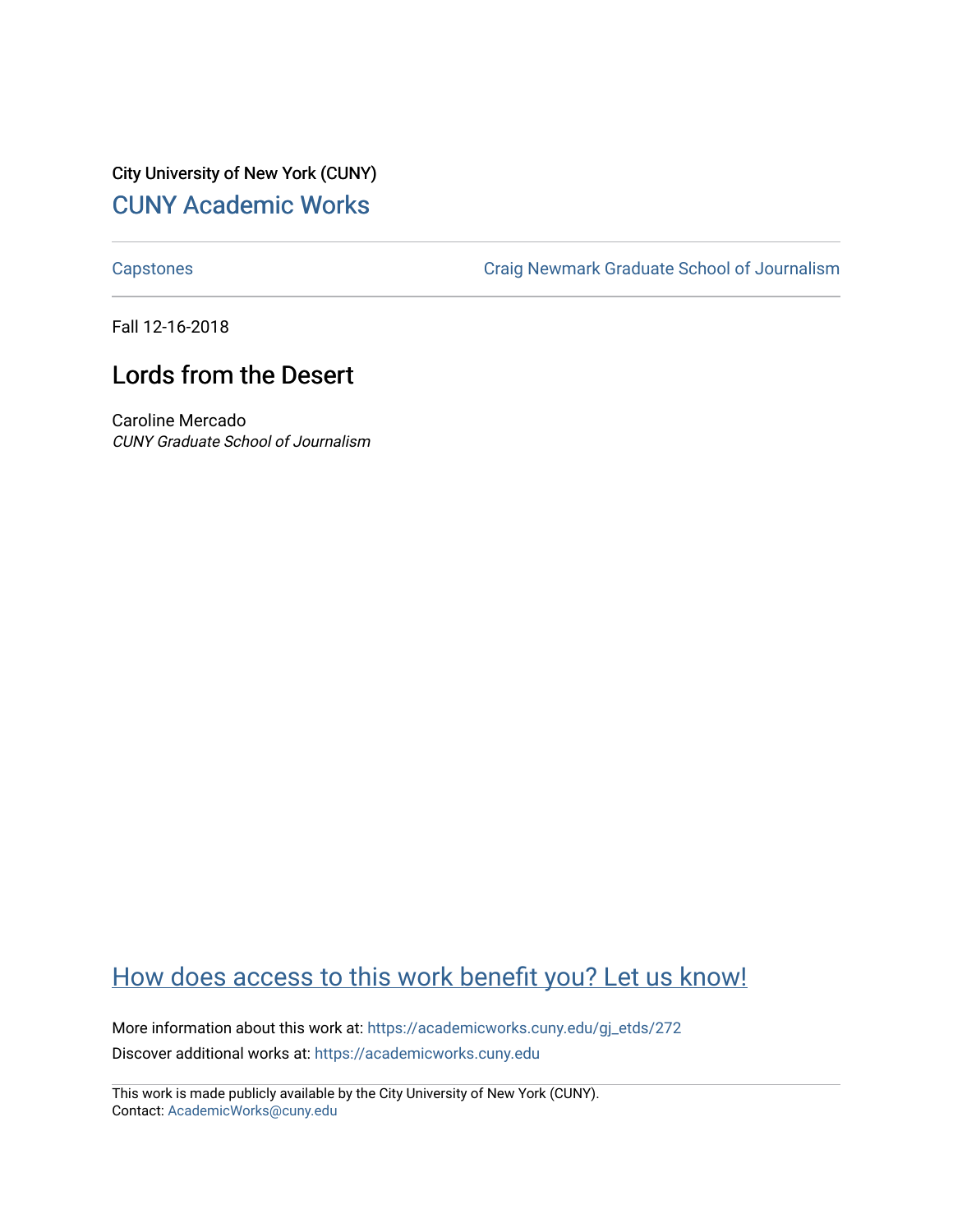## **Lords from the Desert**

How the heist of Ancient American art is presented inside an aseptic plexiglass case to please your cosmopolitan taste.

## By Caroline Mercado

A classic favorite from the American Museum of Natural History AMNH has been updated this fall. There was much more inside the Old New York diorama than the caption said. The 1660 diplomatic encounter between the Dutch and a delegation of the Lenape displayed what people in 1939 believed true about the colonization of the island of Manhattan. They imagined look-alike half naked Indians willingly giving away their goods, submissive women in the background, no native technological advances to honor. With a windmill and a row of Dutch style houses framing the scene, the European elements take over the landscape to demonstrate who is in charge. New Netherland's leader Peter Stuyvesant embodied power and his realistic mannequin withstands scrutiny. Protected by a guard who passively displays a fire gun, Stuyvesant just had to extend his hand to be served by the locals. Without labels pointing out to the clichés and the disguised violence of the scene, the spectator missed the clash of what the encounter really meant for the natives. The diorama eulogized the blatant narrative that legitimated the European invasion of ancient land. It stood unquestioned for almost 80 years.

The new Old New York labels are the first step of a larger project campaigned by "Decolonize this Place" to bring context to museum displays. The organization is known for leading the calls on renaming Columbus Day to Indigenous Peoples' Day in New York, and for the petition to remove the statue of Theodore Roosevelt that adorns the main entrance of the AMNH. Their demonstrations, which include splashing red painting onto statues pedestals, raise awareness on the controversy of praising historical figures that massacred natives, enslaved African descendants, or both. But their pursuit goes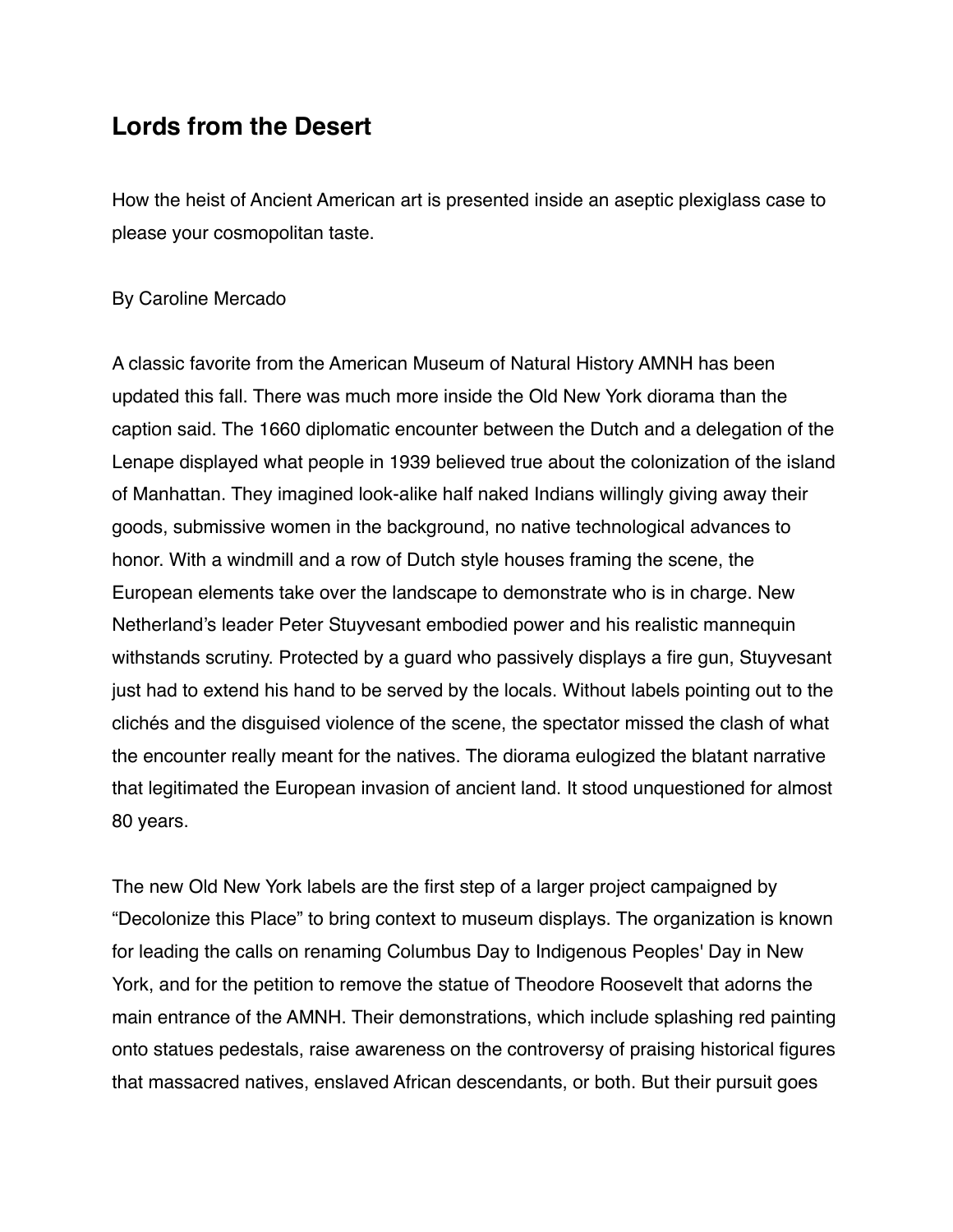further, on an open letter to the AMNH, the organization demanded that the museum pays back their revenues for exhibiting indigenous cultures of the world by "undertake meaningful and radical steps to decolonize its exhibits and holdings." Today, the Stuyvesant diorama has new captions about the agricultural development behind the tobacco leaves that the Lenape leader Oratamin hands to the settler. The labels also point to what is not seen: the absence of the Indigenous canoes that once navigated narrow river basins, the fur coats and regalia in which Lenape diplomats dressed up for special occasions, the crucial role that their women played in society. The scene remained unaltered, but the captions glued on the diorama's glass changed its meaning forever. Honest labeling in museum displays is just the beginning of the quest to reclaim the narratives of the past.

Museum Studies professor Jane Anderson from New York University specializes in the intersection of intellectual property and cultural heritage. Since museums and archives continue to replicate the colonial contexts that formed their collections, she has developed a system of tags called TK Labels to include the missing information of indigenous perspectives about their heritage. "TK" stands for "traditional knowledge," the narrative given by living descendants to the purpose and history of an ancient artifact. Anderson's project webpage Local Contexts provides a free guide for using these labels, and they are already being implemented by communities like the Musqueam and the Penobscot for their library collections and digital museums. But who can provide the traditional knowledge of artifacts from cultures that disappeared centuries ago? "I would always be asking as who says that they don't exist anymore," says Anderson.

Anderson is skeptical about questioning if today's indigenous people, like the Mesoamerican and Andean communities, have any relation to archeological sites. Even the use of the word "ancient" reinforces the idea of a time artificially distant. But actually, the first Aztecs and Incas, to give an example, were contemporaries to Medieval Europeans, which means that they are as relevant to present day as Richard the Lionheart or Johann Gutenberg. Anderson advocates for a new structural framework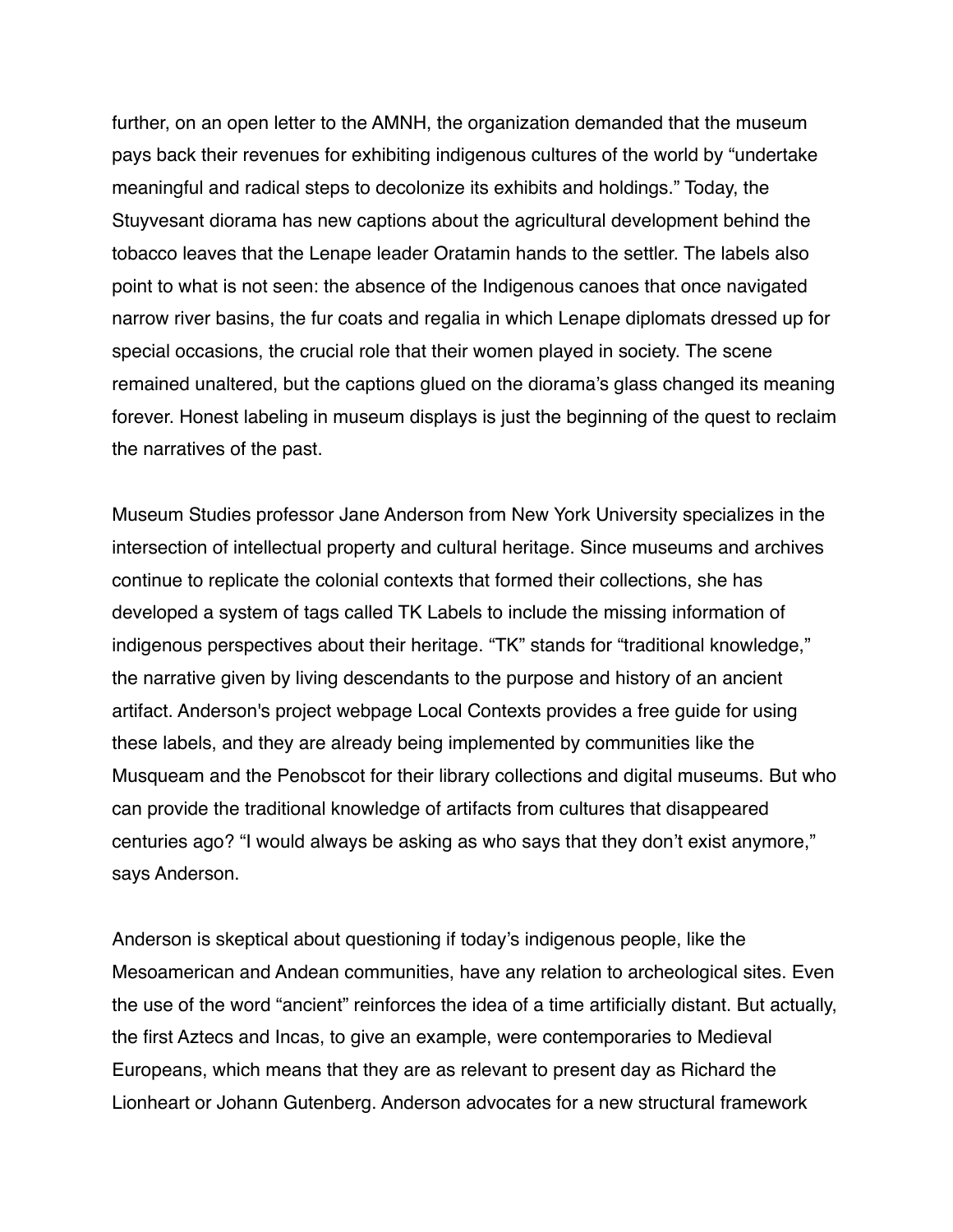that puts present day indigenous people in a lineal way with the ruins. "I think those communities are their descendants," she says. Some Europeans can trace their genealogy to Medieval towns, why not apply the same logic to Indigenous Americans and their archeological surroundings?

\*\*\*

The Walters Art Museum, opened its doors in Baltimore in 1934 as the Walters Art Gallery. Founded by the Atlantic Coast Line heir Henry Walters, the museum has a solid sample collection of Ancient, Asian, Islamic, Medieval, and European art from the Renaissance to the 19th-century in building that was dubbed as "a little Met" by its director for nineteen years until 2013, Gary Vikan. In March 2018, The Walters Art Museum in Baltimore launched its first Ancient America temporal exhibit in five years, and is currently running its second until October 2019. On each exhibition, it presented around 20 pieces of a collection that exceeds the 500 pieces, which are not on public display and can only be seen on their webpage. The institution has a solid collection of pre-Columbian art that started in 1911 when founder William T. Walters purchased 100 gold artifacts from Panama. The collection grew exponentially in 2011 when 300 new pieces were incorporate from New Mexico collector John Bourne, heir of the Singer sewing machines company. His donation of pre-Columbian art included Mayan figurines that he back took with him when doing an India Jones style archaeological expedition in Chiapas in 1946.

Later in his life, the collector became the client of the respectable authenticator and controversial Los Angeles art dealer Benjamin Johnson. In 1988, the Peruvian government tried to recover 89 pieces from Johnson possession, pointing out a pair of gold ears pools and a gold rattle from the Moche culture, alleging that they share style with findings of the recently excavated site of Sipán. But it lost the case in a California court in 1992 because without paper trail, it was almost impossible to prove that the pieces originated from Peru. Johnson's defense, on the other hand, Stanford University law professor John Henry Merryman stated a case against cultural nationalism and the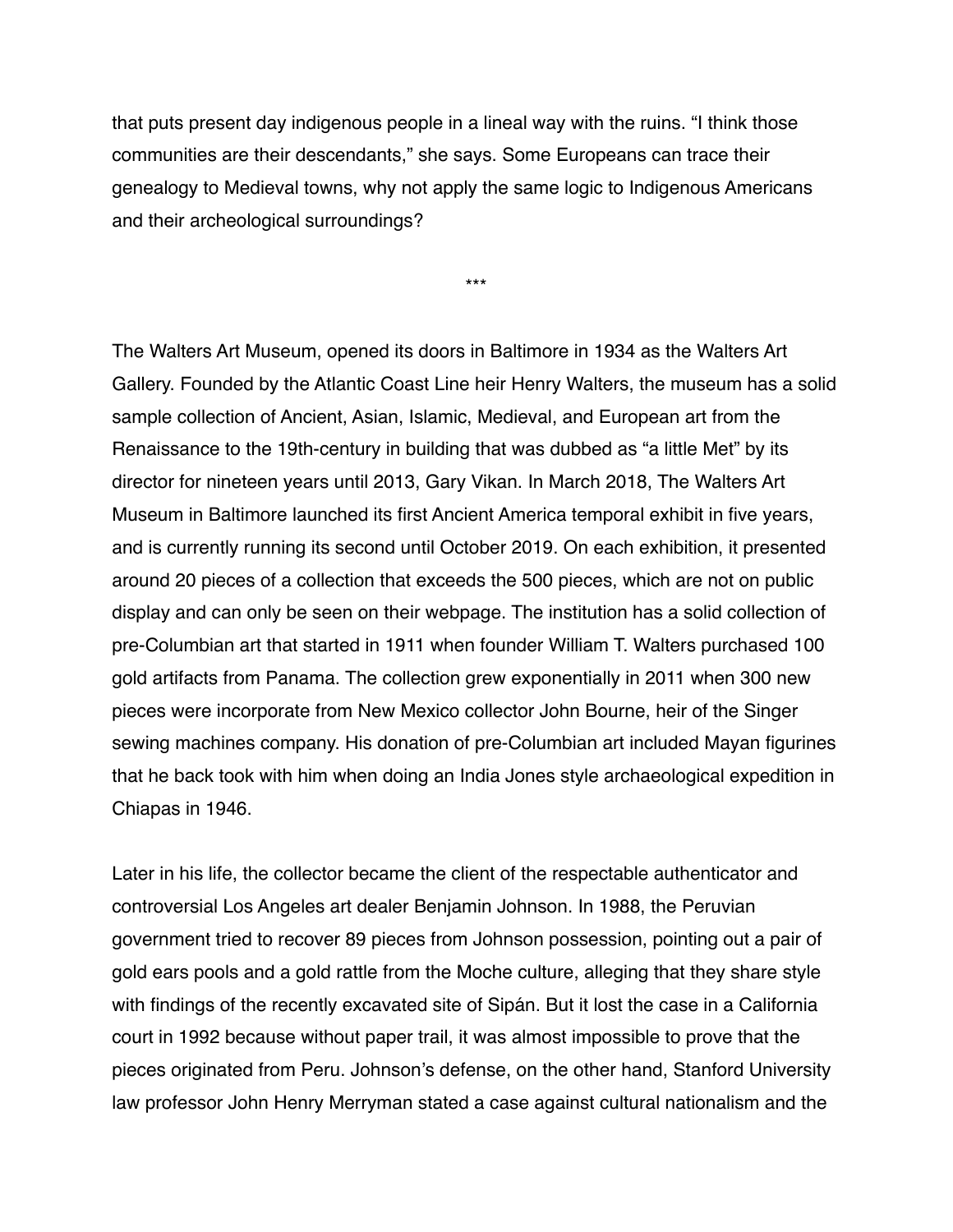greater value of humanity's cultural heritage. The pieces should remain in American territory and from here they belong to the world.

Johnson's family continued making business with his art processions. The ear spools and other Moche goods were acquired by Bourne after the case was closed. But over the years, the splendid collection lost status. This wasn't the 1960s anymore and the rules for importing Peruvian Moche art became strict after this case. The Bourne collection didn't make good donation material to museums due to its murky provenance. Bourne tried to give them to the Museum of New Mexico in 2008, but its director politely declined. Big museums weren't interested either. In times when public institutions have subscribed to strict protocols for new acquisitions and are encouraged to come up with novel curatorial methods to break the cycle of colonialists practices, the Walters Art Museum, through its director Vikan, decided to deal with a very hot potato by accepting the donation. In his memoir "Sacred and Stolen," he justifies the acceptance of this donation because he genuinely believes that by not doing so the collection would have been "dispersed in auctions and disappear into dozens of private homes and apartments across the globe." On the current exhibit "Transformation: Art of the Americas" the ear spools claimed in the 1988 court case are finally on public display in Baltimore.

\*\*\*

In September 1993, the remains of a newly discovered Ancient American ruler from the Moche culture set off for a two-year tour in the United States. Since the Peruvian government had no budget to hold the "Royal Tombs of Sipán" exhibit in a local museum, the artifacts of the New World's richest unlooted tomb, as it was called by *National Geographic* in October 1988 when the magazine run the exclusive story of its discovery, had to rotate between international museums, including those in Germany and Japan, to raise funds and build its own place back home. When it was time for the American Museum of Natural History to open the exhibit in June 1994, its lavishness was compared by *The New York Times* to Tutankhamun's tomb similar blockbuster visit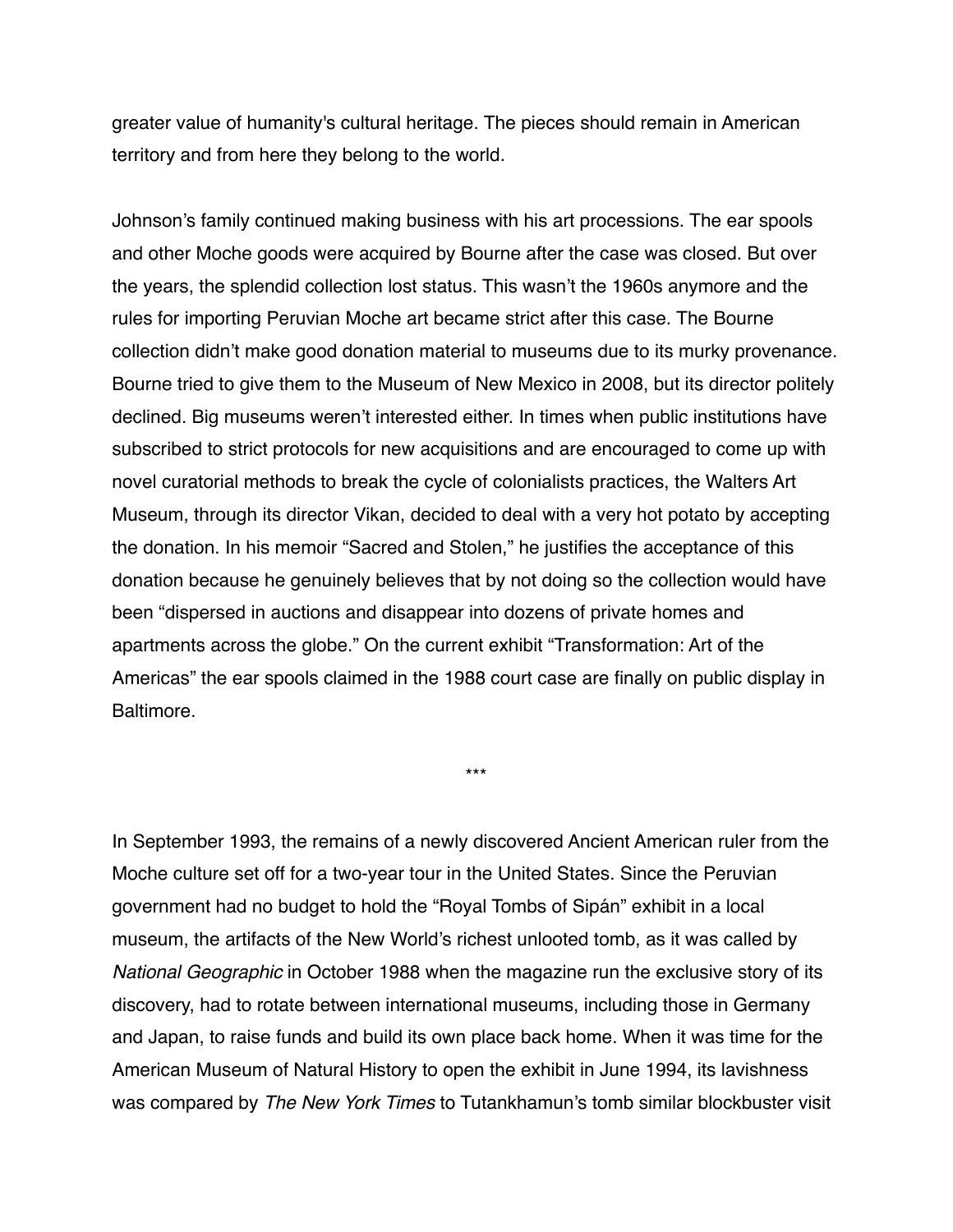from 1978. It was a total spectacle for museum goers —the first untouched ancient site found in the continent— every piece was laid out in the exact place where it was originally found.

The "Royal Tombs of Sipán" exhibit created a replica of archeologists Walter Alva and Luis Chero's 1987 discovery of three intact burial chambers at Huaca Rajada, a Moche ceremonial center in the town of Sipán. The Moche culture (first century-eight century) dominated the deserts of north coastal Peru leaving behind splendid ceramics, mural paintings and metal artifacts inside hundreds of mud pyramids that the sea breeze and occasional rain eroded over the centuries. In a 2008 documentary film produced by Spanish filmmaker José Manuel Novoa about the Sipán archaeological project, a bandit looter, Teófilo Villanueva, recalls the night he found one of the minor chambers of the site before Alva's arrival. Along with two partners, the trio used an unsophisticated hook to plunder artifacts like ceramics and vases. After many attempts to obtain something more valuable for the international market than clay pieces, they hugged each other in excitement when the first golden artifact was caught. Then, an atavistic fear ensued. "I had to drink three shots of rum to gather courage and continue," he says. "The owner was lying there."

The main chamber belonged to the Lord of Sipán, placed on the center; his high ranking military official, to his right. Three young women, none of them reaching to the age of 20, were buried at his left, top and bottom. The remains of two llamas and a child also accompanied the lord to his afterlife. A prisoner was placed on the top corner of the chamber, feet cut so he can't escape his sentinel duty. A dog laid over the roof that covered the burial scene. The discovery catapulted Alva into an archeo-celebrity and changed the course of international policies to control the smuggling of ancient Peruvian art.

American museums have already had impressive collections of Moche artifacts before Alva's discovery. The 1960s was the golden decade for amassing pre-Columbian collections as the prestige of wealthy collectors allocating their bequests to universities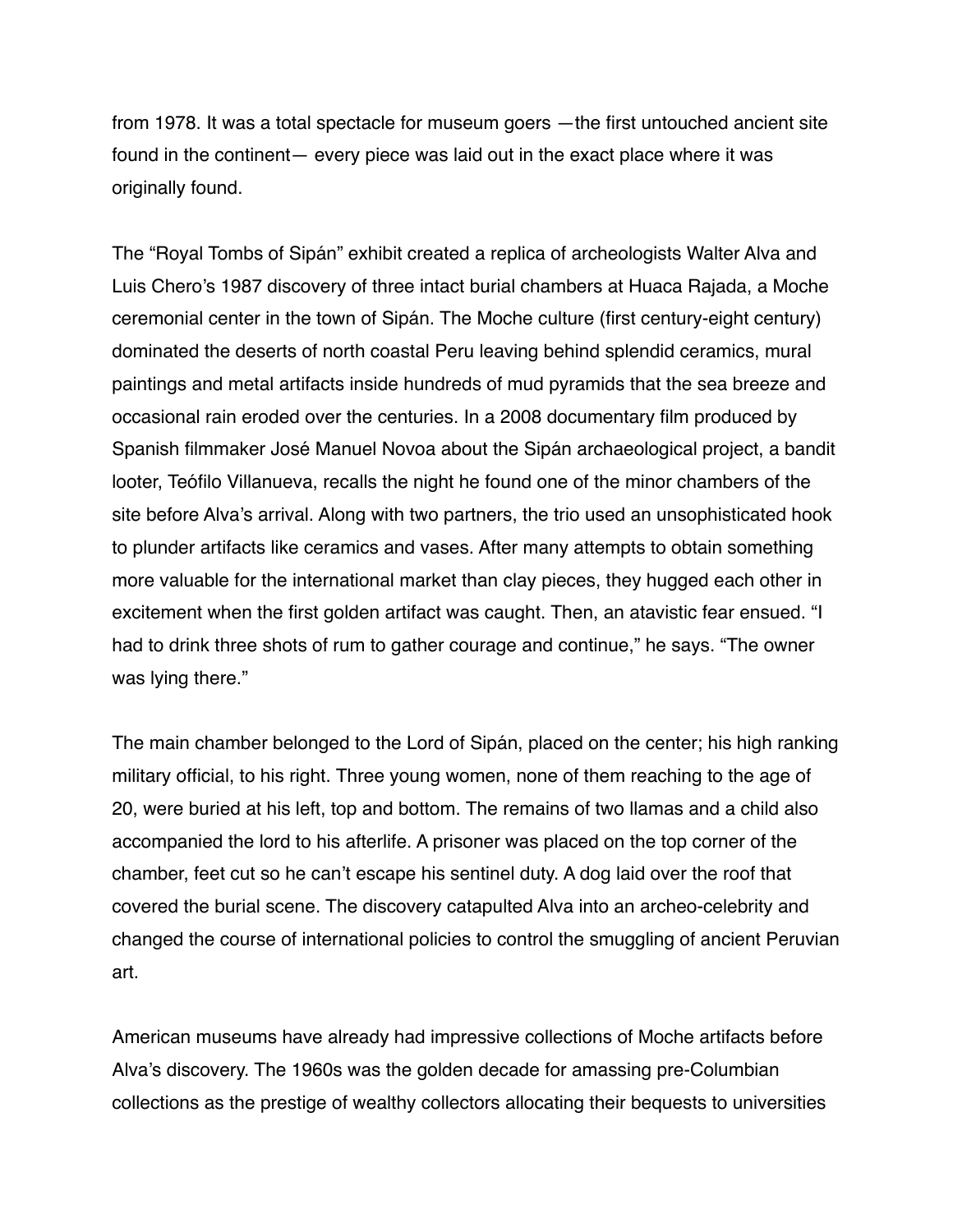and museums increased the value to this art, which was called "primitive" back then. The Metropolitan Museum of Art, for example, has a very impressive collection of Moche art, sourced mostly from the infamously looted *huaca* of Loma Negra. This collection was given to the museum in 1979 by Nelson Rockefeller who became interested in pre-Columbian art after spending five years in Venezuela, working for his family oil business.

Before this exhibit, the common route of ancient Peruvian artifacts from their original sites to museum galleries in the First World involved an exchange that had very little to do with scholarship. Local peasants, like Villanueva, dug the ground to extract ceramics, or *huacos*, and other valuable pieces whenever they needed extra cash. If they did so as a full time job, they would be called *huaqueros*. The pieces were later acquired by urban middlemen with connections to a person with social capital, someone who wouldn't raise suspicion when passing through Jorge Chavez International Airport customs control with camouflaged gold figurines in the luggage. On the other end of the continent, the pieces were passed down to the dealer, who then offered them to a client base of wealthy art collectors. Once sold, the best case scenario for these objects is that instead of keeping them to himself, the collector would donate them to a university or museum. At this point, scholars can finally begin to study them, or more specifically, "to extract information" from them, since they offer no archaeological data behind. The collectors' acquisition is called "good faith purchase" under the law because he supposedly has no clue that the objects were actually stolen. His name is attached to these museum objects and becomes their only traceable provenance, the proof that no wrongdoing was involved.

In a 1990 symposium held in Dumbarton Oaks, Harvard University's estate for its Pre-Columbian and Byzantine collection, the foremost Mayanist scholar Michael D. Coe analyzed this market as "an economic system, divided into realms of production, distribution, and consumption." He states that there are dangers in making retrospective judgements on activities that took place in the past, in times where people didn't blink an eye with the ethics of the ancient art business. Nevertheless, he came up with a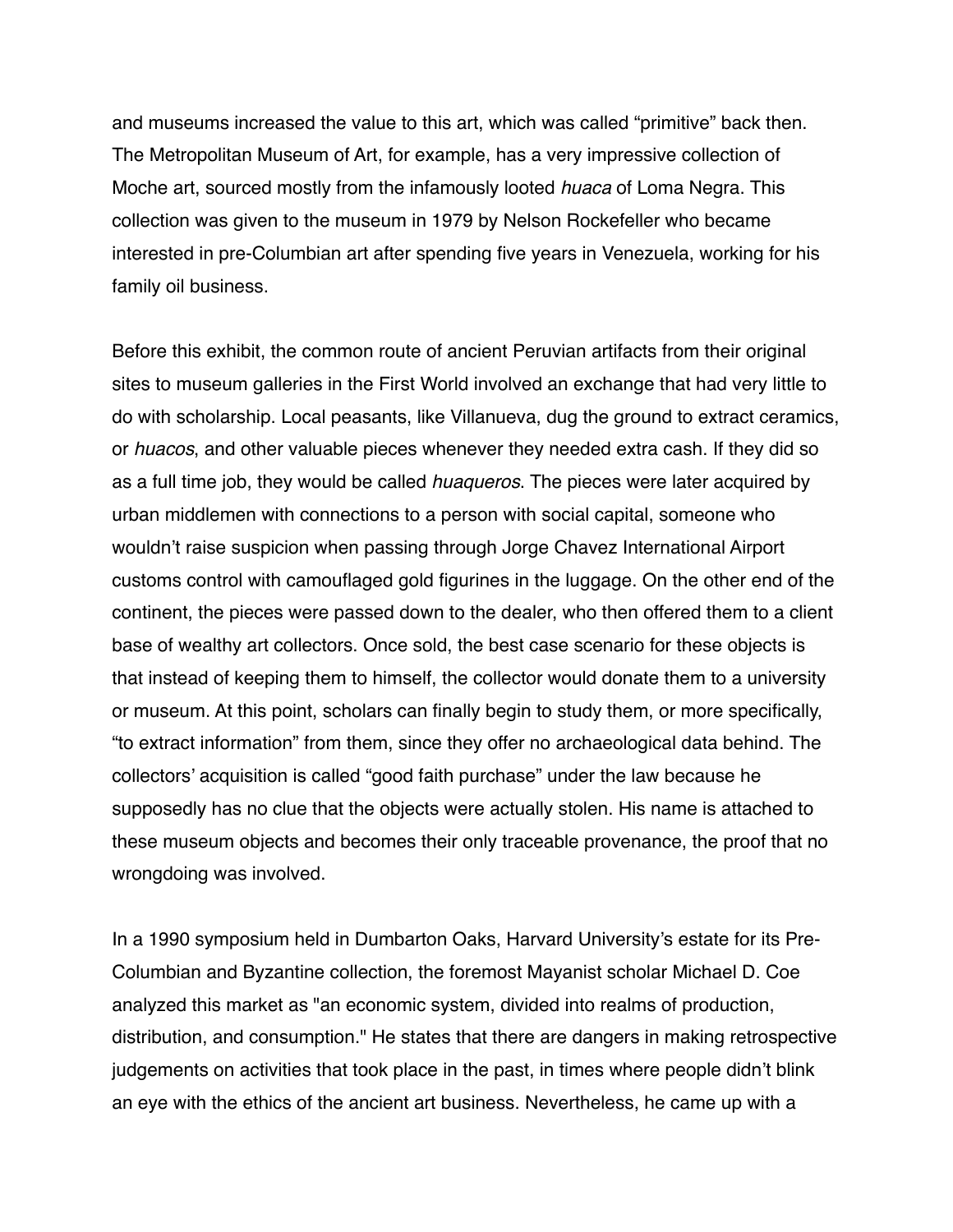nickname for the person at each stage of the trade: runners, residents, couriers and dealers. He used the word *huaquero* for the first person in the scheme, the term was already part of Latin American popular culture.

\*\*\*

The most splendid Moche ear spools outside of Peru are those kept in the Jan Mitchell Treasury gallery at The Metropolitan Museum of Art. They are so appreciated that they have become a favorite from the museum collection, they were selected for the "Golden Kingdoms: Luxury and Legacy in Ancient America" spring 2018 exhibit and are currently on display in "Jewelry: The Body Transformed," an exhibit that with an unorthodox curatorial proposal for ancient art: they are regarded as decorative objects created to adorn the human body. They can also be found as decorative pins in the museum souvenir store, with their winged runner in miniature. Mitchell, a Manhattan restauranteur turned into collector after marrying an art dealer, has his name engraved on top of the entrance of this gallery, where visitors enter a room with pieces from different cultures and centuries with the common unity of just being made of gold. Colima pendants, Sicán masks, Moche ear-spools, Inca figurines, all of them made of gold, sitting in a white surface inside a plexiglass box, led lighting pointing at them, reflecting an oneiric yellow gold shade on the visitors body. The ransom demanded by Spanish conquistador Francisco Pizarro to release Inca Atahualpa in 1532 was to stock his prison room floor to ceiling with gold and silver artifacts. If there's a place that gives a glimpse to what that room might have looked like, then it is this space at the Met museum.

The archaeologist in a criminology department Donna Yates from the University of Glasgow wrote about the symbiotic relationship between museums and antiquities collectors. Since the value of ancient pieces has increased, museums cannot afford to buy them anymore so they have to "court" a limited pool of collectors with special guides, dinners and the promise of engraving their names to posterity. "A collector gets something important from donating to a museum: the symbolic manifestation of your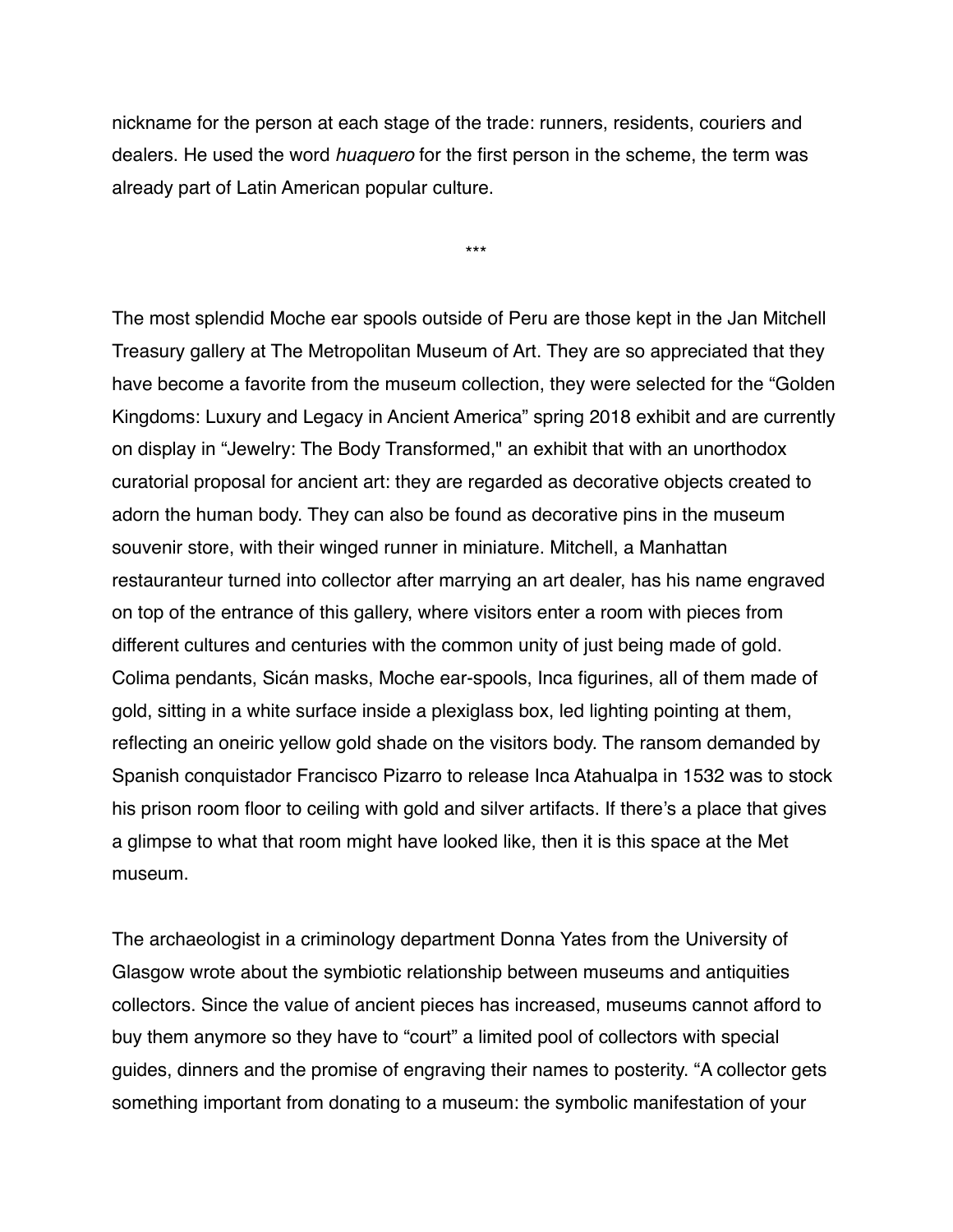success on society and convert it into social capital," says Yates. And of course, there is the financial incentive of this donations. The value of an artifact is set during house auctions. The last time a private Ancient American collection went to public auction was in Sotheby's Paris in 2013 and it belonged to Barcelona family Barbier-Mueller. A Moche golden head ornament was sold for \$24 thousand, a copper feline head rose to almost \$400 thousand. If these pieces end in public museums, donors receive a tax deduction on a price that starts from those numbers. This is all done in secrecy, institutions have no obligation to reveal the identities of their donors or what experts estimated to be the value of a piece. When the Moche ear spools arrived to the United States, John Bourne said he payed for them \$40 thousand to Benjamin Johnson in 1987.

How come stolen antiquities gain value in time without acknowledging its murky provenance? "We just haven't made the connection," says Yates. "If you compare it to something like elephant ivory. In the past ivory was considered an elite good, having ivory things was a symbol of cultural capital. There has been a very effective media campaign against that, and at this point if somebody has an ivory thing in their house, they imagine dead elephants." There has not been this kind of campaign against looted art, much less to the manipulation schemes of antiquities tax deduction.

\*\*\*

I was going to see the Moche ear spools at The Walters Art Museum. The "Transformation: Art of the Americas" exhibit was located in the old manuscripts room in the third floor of the museum. I was received by Ellen Hobbler, the Associate Curator of Art of the Americas, and Gabriella Souza, Communications Manager. Because of their company, instead of taking the visitors' route through the galleries, which included passing the European Baroque Art Collection, I went upstairs through the administrative offices. It was not a glamorous entrance, but it made me instantly realize the variation of temperature and humidity that take place in museums. Once you enter a gallery, the air is different.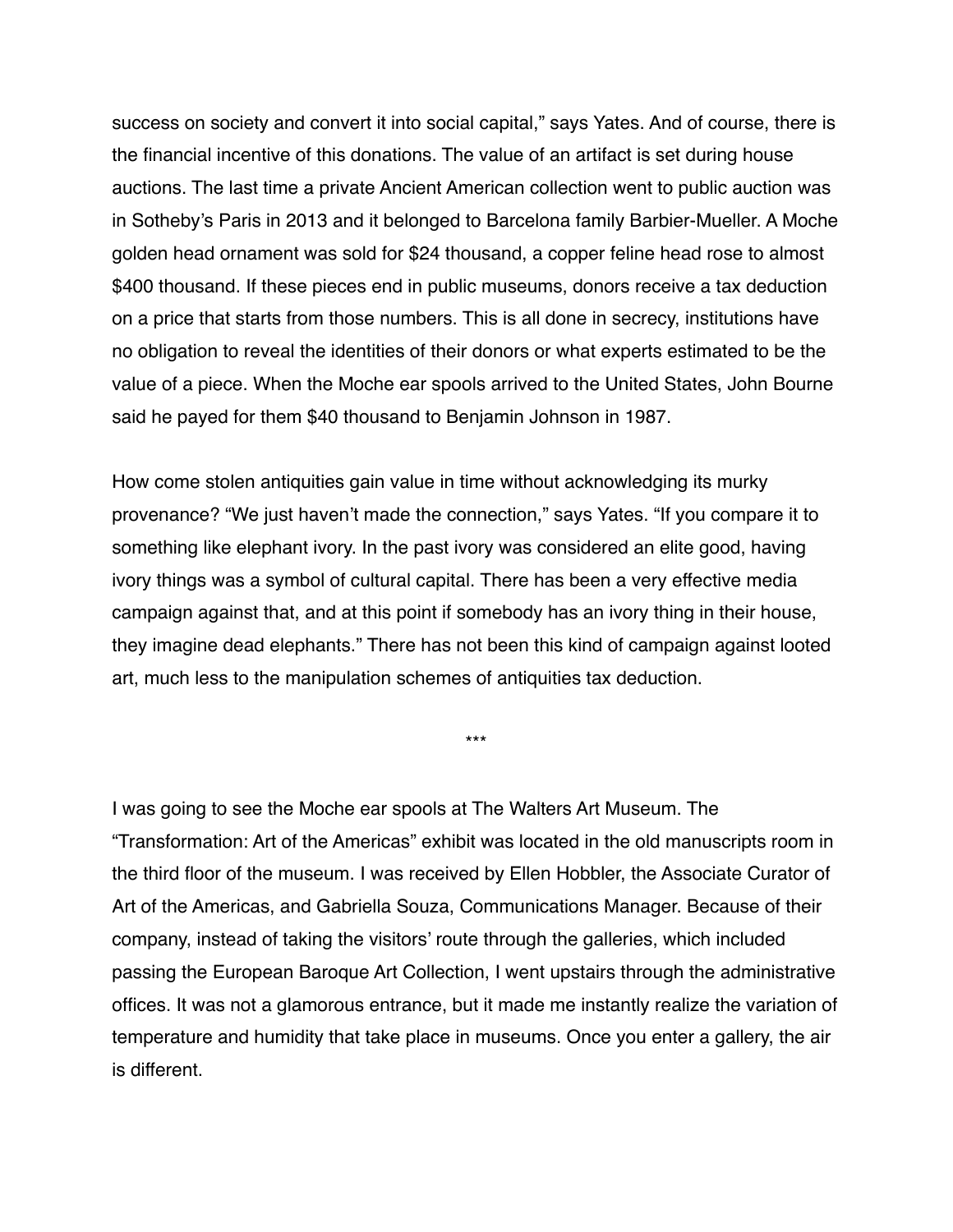The room was much smaller compared to the size of other galleries in the museum. The walls were green and there was a map showing the geographic location of all the pieces in exhibit. It was a partial map of the American continent, it started in Mexico and was cut at the southern tip of Peru. Cultures were represented inside countries, Aztec, Olmec, Xochipala, Maya, Diquís, Guanacaste, Chiriquí, Calima, La Tolita, Moche, Wari, Nazca. "For me it was really important to get outside of the box and go beyond Aztec, Maya, Inca," says Hobbler. If the exhibit had just one Inca object, then the map would have to be much larger and include Chile and Argentina. The theme the curator picked for this exhibit was to bring together different objects from different cultures under the meaning "transformation," which happened in the past through objects that allowed the divine to permeate the body, or to become an animal, or to enter a different state of consciousness.

Hobbler has a PhD in Art History and Archaeology from the University of Columbia. Before coming to the Walters in February 2017, she was a professor at Cornell College, where she was included in the list of "Professor Who Inspire" by website [nerdscholar.com](http://nerdscholar.com). She has spent many years in Mexico and is fluent in Spanish. One of the projects she developed while she was there was the digital recreation of Zapotec tombs located in the archaeological site of Monte Albán, build ca. 500 BCE in modern day Oaxaca. This place full of bushes and trees has the same green hue that the gallery of Ancient American art in the Walters museum. This color was her choice for the exhibit. But what about the Moche and the Nazca who flourished in the desert? "They honored fertility. They created springs along different rivers and had ingenious ways to store water, the *puquios*," she said, using the Quechua language word for water wells.

There is a term coined by archaeologists to explain what they do when they have a piece without provenance. It is called "educated guessing," which means that they use all the resources they have: archives, past exhibits, pictures of private collections, to build a background of certain art or style. While Hoobler was walking me through the exhibit she would explained to me the efforts the museum made to have a better understanding of each pieces. She pointed to an Aztec maize deity, 21 inches tall, made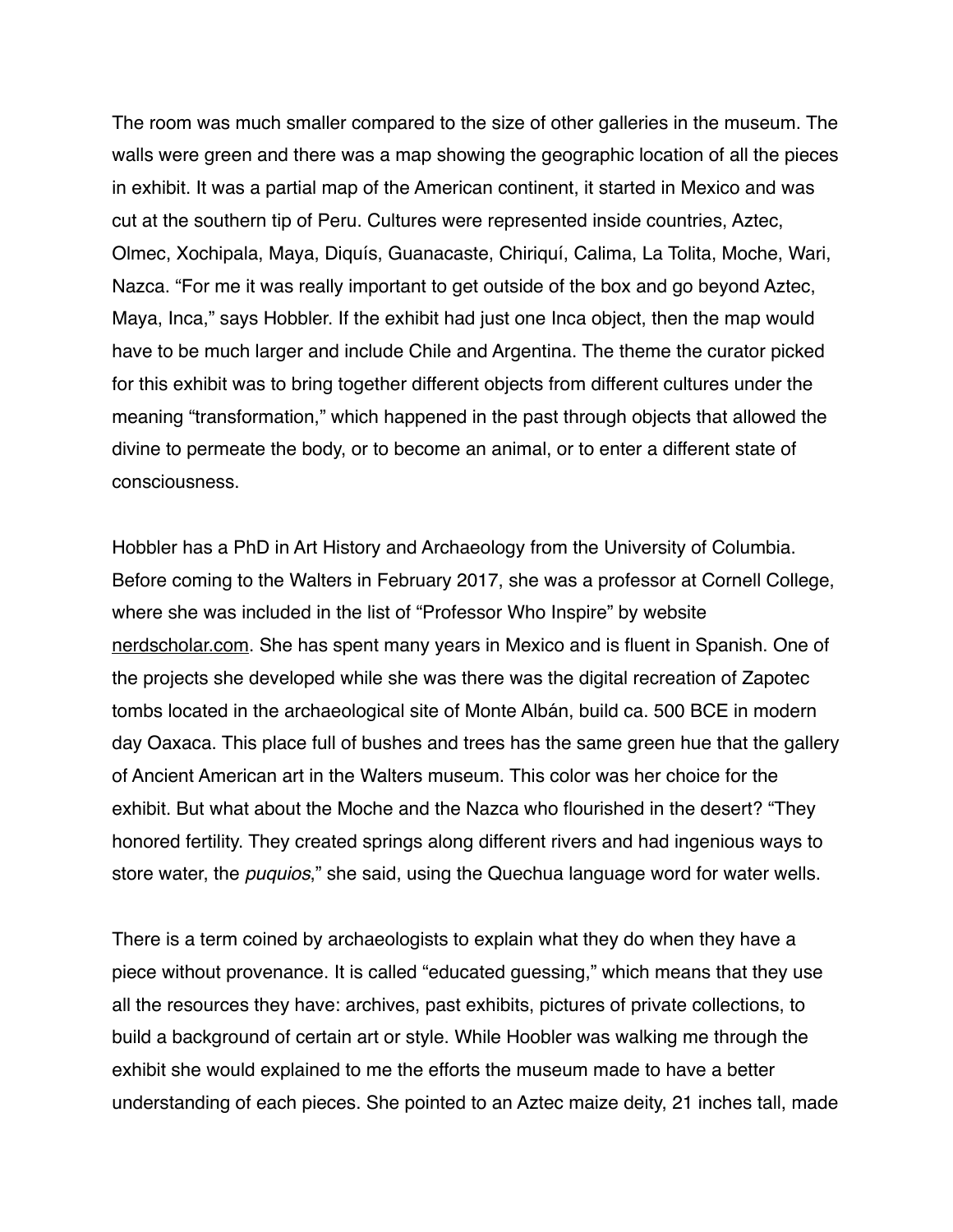of volcanic stone. It had a cavity in its chest that was used to place a jade stone as a religious ritual. Hobbler believed that the cavity was originally painted in blue because its purpose was to attract water. She sent the statue to the laboratory, no blue was found. "We invested so much in this piece," she laughed.

Here is a full disclosure of me as a journalist who is curious about this topics. I am Peruvian and I may not now much about archaeology, but I can tell the difference between artifacts from the different cultures of my country as a basic knowledge that we are all given at school and that I nurtured by visiting museums and ancient sites. When I entered the Ancient American exhibit room at the gallery, my eyes immediately scanned for the Peruvian ones. There were four. "And this is a Wari ceramic canteen," said Hoobler. Wait a minute, the narrow tip, that face shape in the middle, even its hair cut, it looked like Nazca for me. How do you know that this is Wari and not Nazca? "Yeah, right? It does look kind of Nazca. You just have more of the god stuff when you get into the Wari culture," she replied. That stuff was the shape of the pupils of the figure, half white and half black, the Wari god, with a staff on each hand. She later sent me the scanned pages of a catalog from the Cleveland Museum of Art, with a note: "Regarding our little ceramic Wari canteen, I had forgotten how similar the imagery on it is to scientifically excavated urns from Conchopata, which are definitely Wari. See attached few pages from the Wari catalogue. Sometimes it's hard to remember all the research one has done, once some time has passed."

It was time to see the Moche ear spools, the ones that were claimed by the Peruvian government 30 years ago and are now in this museum. Hoobler acknowledged that the past is complicated. Gary Vikam, the director who accepted Bourne's donation, has a personal code of ethics, dubbed "Vikan's Doctrine." The director has previously accepted controversial pieces and this is not the only room in the gallery that display stolen art. Under Vikam's perspective, when accepting a complicated donation one must follow some guidelines: perform due diligence, which means to research the provenance of the objects; upload photographs and description of the pieces to the